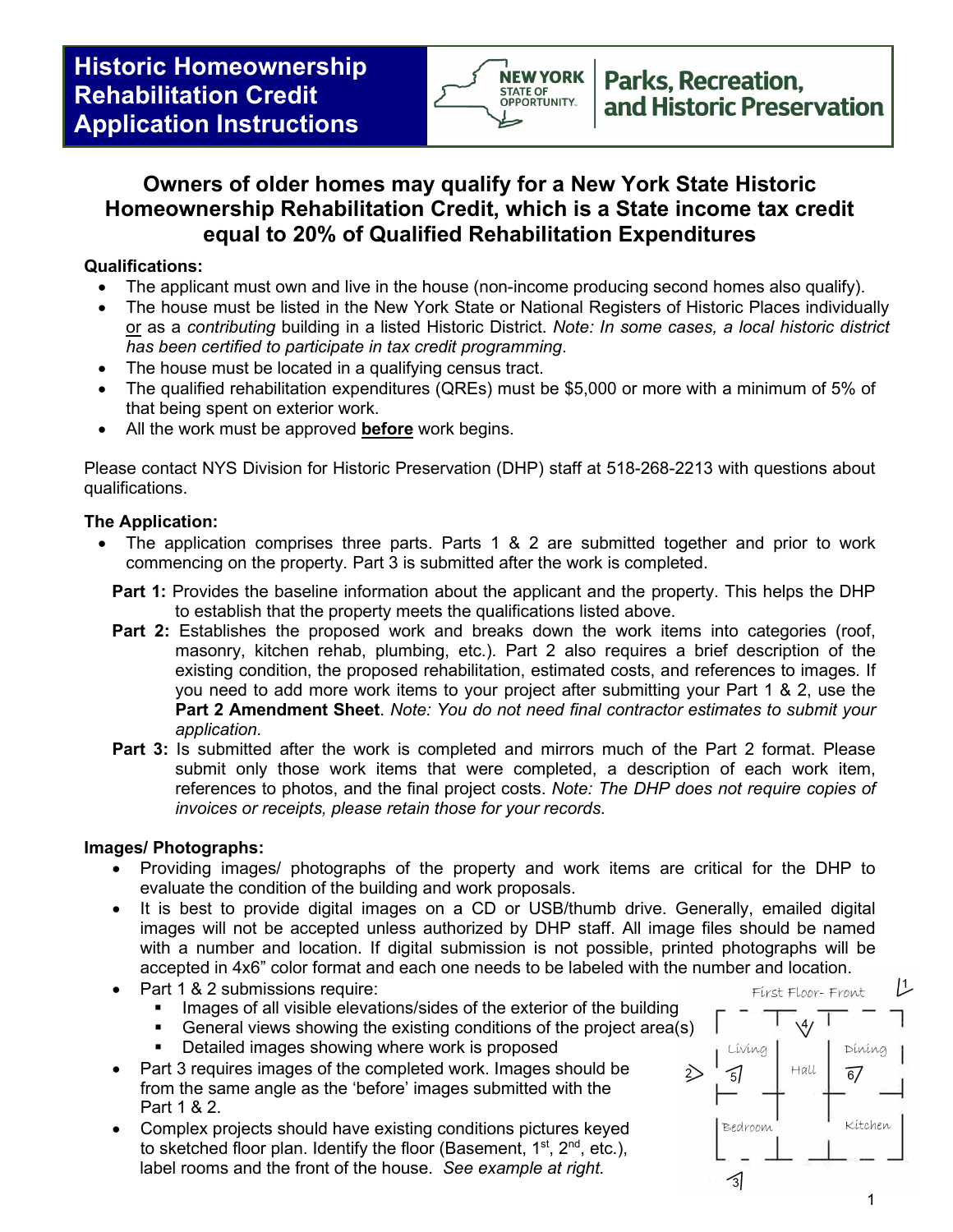#### **Building Product Information:**

The program prioritizes the repair of historic building fabric; however, when the building material is deteriorated beyond repair, which must be clearly demonstrated in photos, replacement in-kind is appropriate. If replacement using substitute materials is proposed, please provide the manufacturer's product information sheets or shop drawings. This can include a door manufacturer's cut-sheet that shows the material and configuration of the new door, or documentation of proposed replacement lighting or bathroom fixtures, flooring, moldings, etc.

#### **Local Approvals:**

In many communities across NYS, historic districts are listed in the State and National Registers, and locally landmarked. These local landmark designations are created to protect historic resources on a municipal level through the building permit process. It is not necessary to obtain local approvals prior to submitting a Part 1 & 2 application, but in some cases, a local approval provided at the time of submission can help to inform DHP staff when reviewing the application. It is advised that the applicant inform both the local government and the DHP when the property will require both reviews.

#### **Determining Registers Status and Census Tract Eligibility:**

Eligible census tract and Registers information can be found online through the DHP's GIS Cultural Resources Information System database [\(https://parks.ny.gov/shpo/online-tools/\)](https://parks.ny.gov/shpo/online-tools/) or by contacting the National Register staff member assigned to the project's county [\(https://parks.ny.gov/shpo/contact/\)](https://parks.ny.gov/shpo/contact/).

#### **Timing:**

- DHP staff has 30 days to review applications.
- Approvals will be sent via email unless otherwise requested.
- Please note that a Part 1 & 2 application can be open for multiple years, but the credit can only be claimed in the year that the Part 3 Certification of Completed Work (COC) is issued.
- A Part 3 should be submitted by Dec. 1 if you plan to claim the credit in that tax year. The DHP cannot guarantee that a COC will be issued within the same calendar year should the Part 3 application contain incomplete information, work that was completed without approval, or work that does not meet the **Secretary of the Interior Standards for Rehabilitation**.

#### **Processing Fees and Application Delivery:**

- Applicants whose New York adjusted gross income is \$60,000 or below are exempt from processing fees (*see Income Waiver on Part 1 & 2 form*). If the amount of the credit exceeds your tax liability for the year, the excess will be refunded without interest.
- Applicants who are not exempt should follow the fee schedule below and may carry any unused credit forward to subsequent tax years:

#### **Fee Schedule**

| Part 2: | \$25.00 |
|---------|---------|
|         |         |

**Part 3: Final Rehabilitation expenses of: Fee:**

| $$5,000 - $9,999$               | \$25.00  |
|---------------------------------|----------|
| \$10,000 - \$49,999             | \$75.00  |
| \$50,000 - \$99,999             | \$175.00 |
| \$100,000 - \$149,999           | \$275.00 |
| \$150-000 - \$199,999           | \$375.00 |
| \$200,000 - \$250,000 and above | \$475.00 |
|                                 |          |

- Checks should be made payable to OPRHP, write "*homeowner*" and the *address of the property* or the *Project Number (if assigned)* in the memo line.
- Applications and fees must be submitted by regular mail and will not be accepted via email.
- Original signatures are required in ink.
- USPS Mailing Address: OPRHP, PO Box 189, Waterford, NY 12188
- FedEx or UPS Mailing Address: OPRHP, One Delaware Avenue North, Cohoes, NY 12047
- Phone: 518-268-2213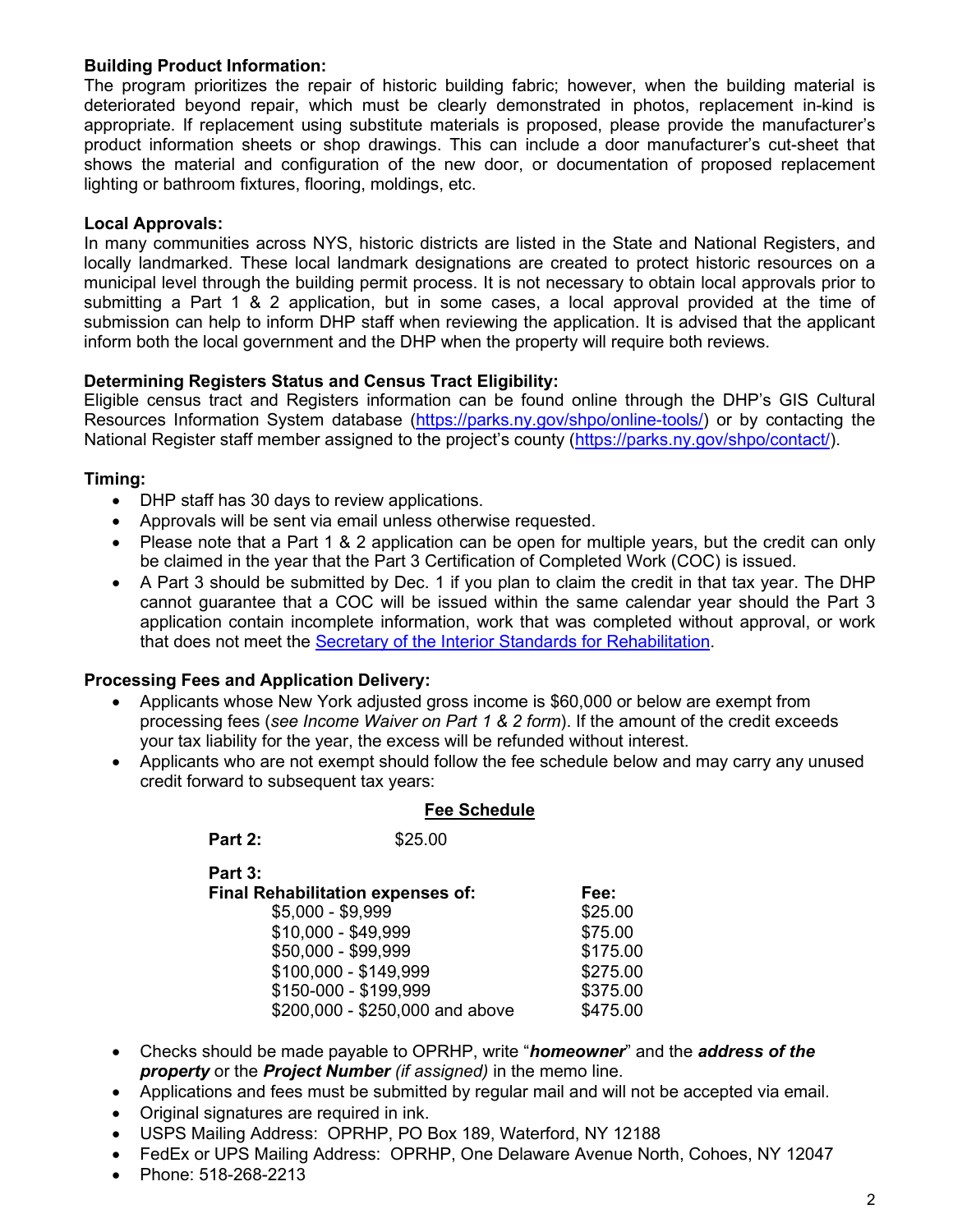### **Part 2 -** *Sample* **Work Sheet:**

*\*Please note that costs indicated in the Part 2 work sheet can be approximated values of the anticipated expenditures provided by the applicant. Contractor estimates are not required for Part 2 approval. Exact numbers of final costs will be submitted with the Part 3.*

| Photo #<br>(Key photos to a<br>construction<br>plan) | <b>Title of Work</b><br><b>Proposed</b> | <b>Existing</b><br><b>Condition</b>                                                        | <b>Proposed Work</b>                                                                                                                                                                                                                                        | <b>Estimated Cost*</b> |
|------------------------------------------------------|-----------------------------------------|--------------------------------------------------------------------------------------------|-------------------------------------------------------------------------------------------------------------------------------------------------------------------------------------------------------------------------------------------------------------|------------------------|
| 1, 2, and 3                                          | 1. Roofing                              | Worn out and<br>leaking asphalt<br>shingle roof.<br>(Provide photos<br>showing condition). | Install new 3-tab<br>asphalt shingles.<br>Include all repairs,<br>underlayment, etc.                                                                                                                                                                        | \$10,500.00            |
| 4, 5, and 6                                          | 2. Masonry<br>Repointing                | Mortar is loose on<br>the rear of the<br>building.                                         | New mortar will match<br>the historic mortar in all<br>qualities including<br>strength, color, texture<br>and tooling.                                                                                                                                      | \$1,000.00             |
| 7,8, and 9                                           | 3. Porch répair                         | Rotted wood floor,<br>railings, and steps                                                  | Repairs will be made in<br>king to match the<br>historic features in all<br>qualities including<br>material, dimensions,<br>∕and design                                                                                                                     | \$8,000.00             |
| $10, 11,$ and $12$                                   | 4. Window repair,<br>storms             | Deteriorated, drafty<br>windows                                                            | Window repairs in kind<br>to match, install triple<br>∕track alumin∕um storms<br>on the exterior.<br>Meeting fail will line up<br>with the historic<br>windows and a factory<br>finish will match the<br>window finish. Weather,<br>stripping will be added | \$2,000.00             |
| $13$ and $14$                                        | 5. Kitchen<br>renovation                | <b>Dated features</b>                                                                      | New cabinetry, tile<br>floor, sink and painting.<br>(Note: Appliances are<br>not eligible expenses)                                                                                                                                                         | \$10,000.00            |
| N/A                                                  | <b>Building Permit</b>                  | N/A                                                                                        | N/A                                                                                                                                                                                                                                                         | \$500.00               |
|                                                      |                                         |                                                                                            | Total Estimated Cost:                                                                                                                                                                                                                                       | \$32,000.00            |

#### **Information for homes with income-producing components:**

Owners who earn income from their homes through rental apartments, offices, B&Bs, etc. are still eligible for the homeownership credit; however, calculating the qualified expenditures is different than with a single-family home. The applicant can still claim the full cost of qualified expenses for work on the *interior* spaces in which they reside. Only a portion of work on the *exterior*, or in *shared spaces* (basements, attics, common halls, stairways), can be claimed as an expense. For example, if 50% of the building serves as your residence, you may only claim 50% of the cost of replacing your roof. The calculation of the percentage should be based on the overall square footage of your home and should be the same as the percentage you indicate on your NYS taxes. Additionally, you must complete the **Project Work Sheet for Income-Producing Homes** and submit it with your Part 3 Application. Please contact a DHP representative for more information about these types of applications.